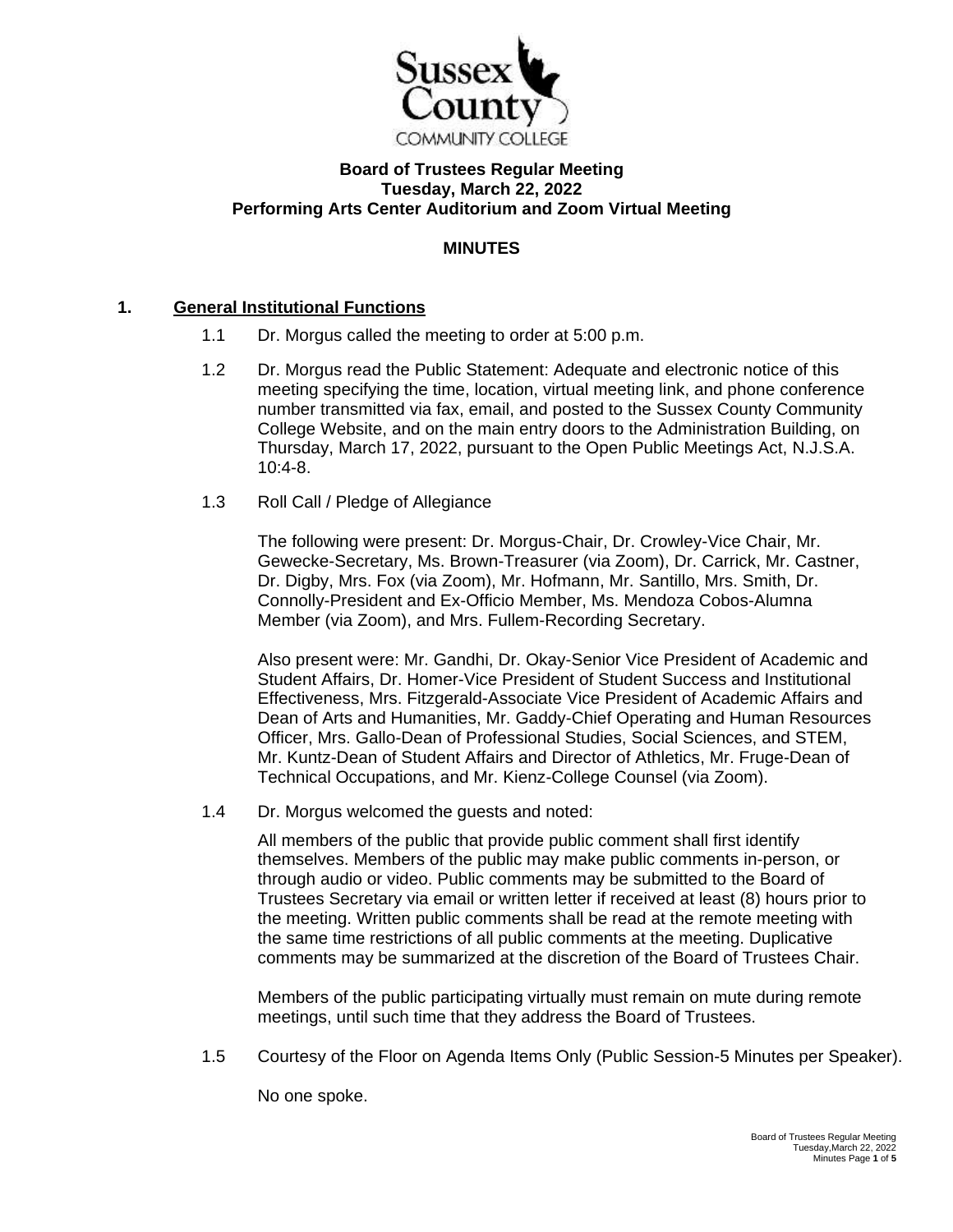- **ACTION** 1.6 Approval/Acceptance of Minutes
	- 1.6.1 Minutes from the Tuesday, February 22, 2022 Regular Board Meeting. (Resolution No. GI03222022-1)
	- 1.6.2 Minutes from the Tuesday, February 22, 2022 Executive Session (Resolution No. GI03222022-2)
	- 1.6.3 Acknowledgment of Receipt of Committee Meeting Minutes. (Resolution No. GI30222022-3 )
		- Personnel and Curriculum Committee March 15, 2022.
		- Audit and Policy Committee March 15, 2022.
		- Finance and Facilities Committee March 15, 2022.

Mrs. Smith moved to approve/accept minutes as noted above. Dr. Crowley seconded the motion. Motion carried unanimously.

### **2. Consent Agenda – ACTION/RC**

The President recommends items 2.1 - 2.5 for Board approval, as brought forth after discussion and review by Board Committees:

Mr. Castner motioned to remove item 2.5.1 from the consent agenda. Dr. Crowley seconded the motion. Motion carried unanimously.

Mr. Gewecke moved to approve the amended Consent Agenda. Dr. Crowley seconded the motion.

Roll call vote: Ms. Brown, Dr. Carrick, Mr. Castner, Dr. Crowley, Dr. Digby, Mrs. Fox, Mr. Gewecke, Mr. Hofmann, Mr. Santillo, Mrs. Smith, and Dr. Morgus voted yes. Motion carried unanimously.

- 2.1 Approval of Personnel Items
- 2.1.1 February 22, 2022 March 9, 2022 Personnel Actions. (Resolution No. P03222022-1)
- 2.2 Approval of Curriculum Items None for This Month.
- 2.3 Approval of Policy Items None for Consent Agenda This Month.
- 2.4 Approval of Finance Items
	- 2.4.1 Final Audit Years Ended June 30, 2021, and 2020. (Resolution No. AP03222022-1)
	- 2.4.2 Auditing Services -- Wiss & Company LLP in the Amount of \$71,000. Financial and enrollment auditing services for the fiscal year ending June 2022. (Resolution No. BFF03222022-1)
	- 2.4.3 Adobe License Renewal with SHI Totaling \$19,707.30. Renewal of Adobe Creative Cloud license for Graphic Design, Art, Communications, and Computer Science classes – total 81 licenses. OPEX Funded. (Resolution No. BFF03222022-2)
	- 2.4.4 Online Inclusive Access with A Book Company dba ECampus, Additional \$150,000 to cover winter and spring classes (total \$300,000 FY22). Pass through charge from fees included with student tuition. (Resolution No. BFF03222022-3)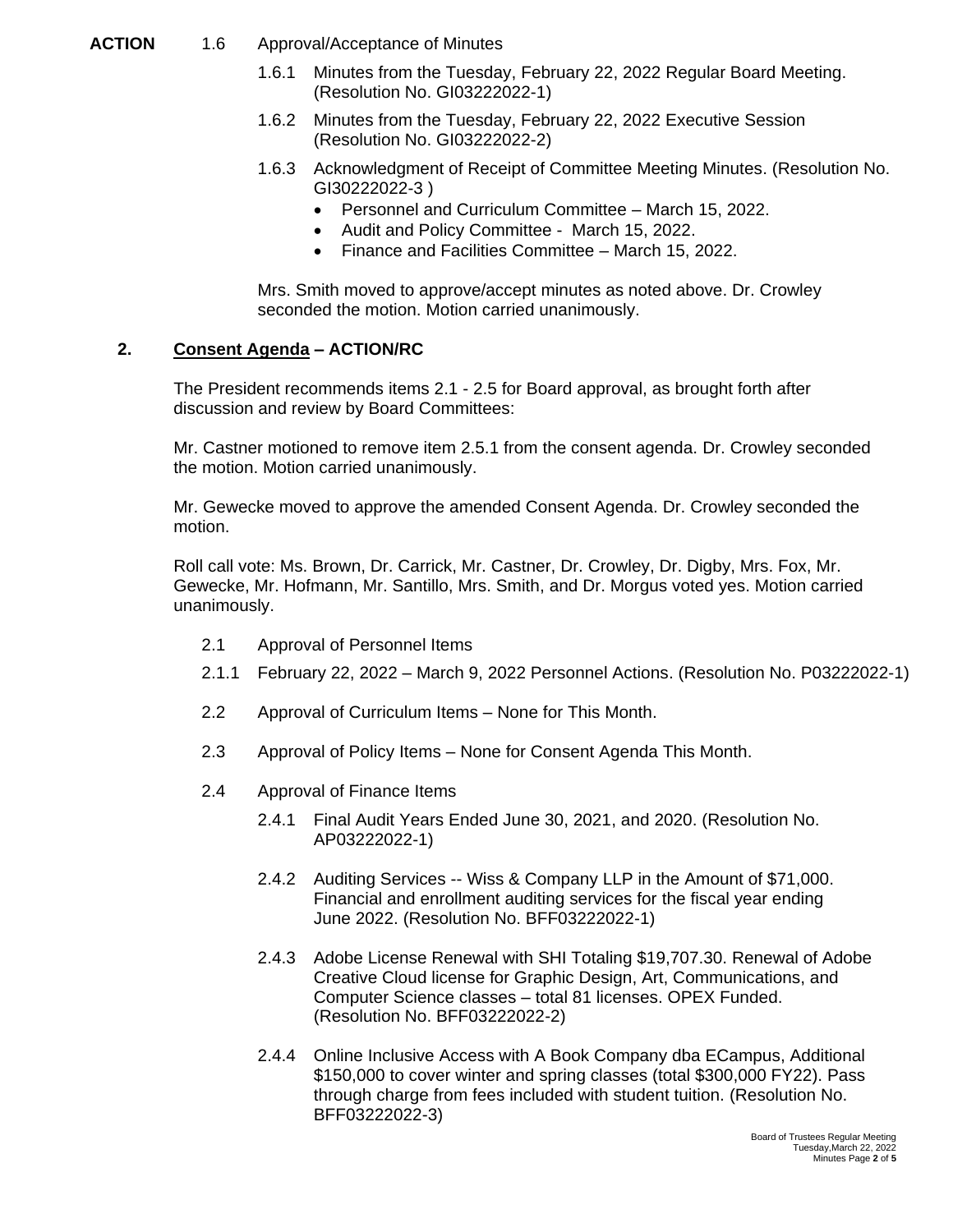- 2.4.5 Economic Impact Study EMSI Economic Modeling LLC for \$22,500. \$15,500 College Operating Expense, \$7,000 to be reimbursed by the County. (Resolution No. BFF03222022-4)
- 2.4.6 Microsoft License Renewal with Dell, One year (4/1/22-3/31/23), at \$29,643.84. OPEX Funded. (Resolution No. BFF03222022-5)
- 2.5 Approval of Facilities Items
	- 2.5.1 MTEC Roof Replacement Weatherproofing Technologies Inc. (Tremco) for \$114,271.84. Chapter 12 Funded. (Resolution No. BFF03222022-6)- Removed from Consent Agenda.
	- 2.5.2 KFT Fire Trainer LLC for Preventative maintenance agreement for Kidde fire training system at the Public Safety Training Academy, for \$22,758. PSTA Operating Expense. (Resolution No. BFF03222022-7)

Item 2.5.1 was discussed at this point.

Mr. Castner questioned the \$10k for labor in the contractor's bid. He said he does not believe that this is a responsible or attainable number based on the use of prevailing wage. He asked if any other bids were submitted with the labor rate being more appropriate.

Mr. Gandhi explained that Weatherproofing Technologies Inc. (Tremco) is on the state contract, we have used them in the past, and we have been satisfied with their work and fees.

Mr. Castner said he would like to see additional bids. A discussion ensued about the responsibility to pay the prevailing rate, that it falls on the contractor, and there is no way for the Board of Trustees to monitor what a contractor pays. Additionally, going with a contractor from the state contract removes the need to get multiple bids.

Mr. Gewecke moved to approve MTEC Roof Replacement as noted above. Mrs. Smith seconded the motion.

Roll call vote: Ms. Brown, Dr. Carrick, Dr. Crowley, Dr. Digby, Mrs. Fox, Mr. Gewecke, Mr. Hofmann, Mr. Santillo, Mrs. Smith, and Dr. Morgus voted yes. Mr. Castner voted no. Motion carried.

#### **3**. **Finance – ACTION/RC**

3.1 Recommendation: Acknowledge Receipt and Review of Financial Statements – February 28, 2022 Eight Months YTD FYE June 30, 2022. (Resolution No. GI03222022-4)

Mr. Gandhi presented the financial statements, including: Credit hours, Income Statement, Major Revenue Variances to Budget and LYR, Revenue (student/support), Expenses, Major Expense Variances to Budget and LYR, Operating Statement, Balance Sheet-Assets, Major Asset Variances to LYR, Balance Sheet-Liabilities, Major Liabilities Variances to LYR, Three Year Comparison, Current Assets, # of Month of OPEX Covered by Liquid Assets & Current Ratio, Headcount, CAPEX Projects, and Investments with Morgan Stanley.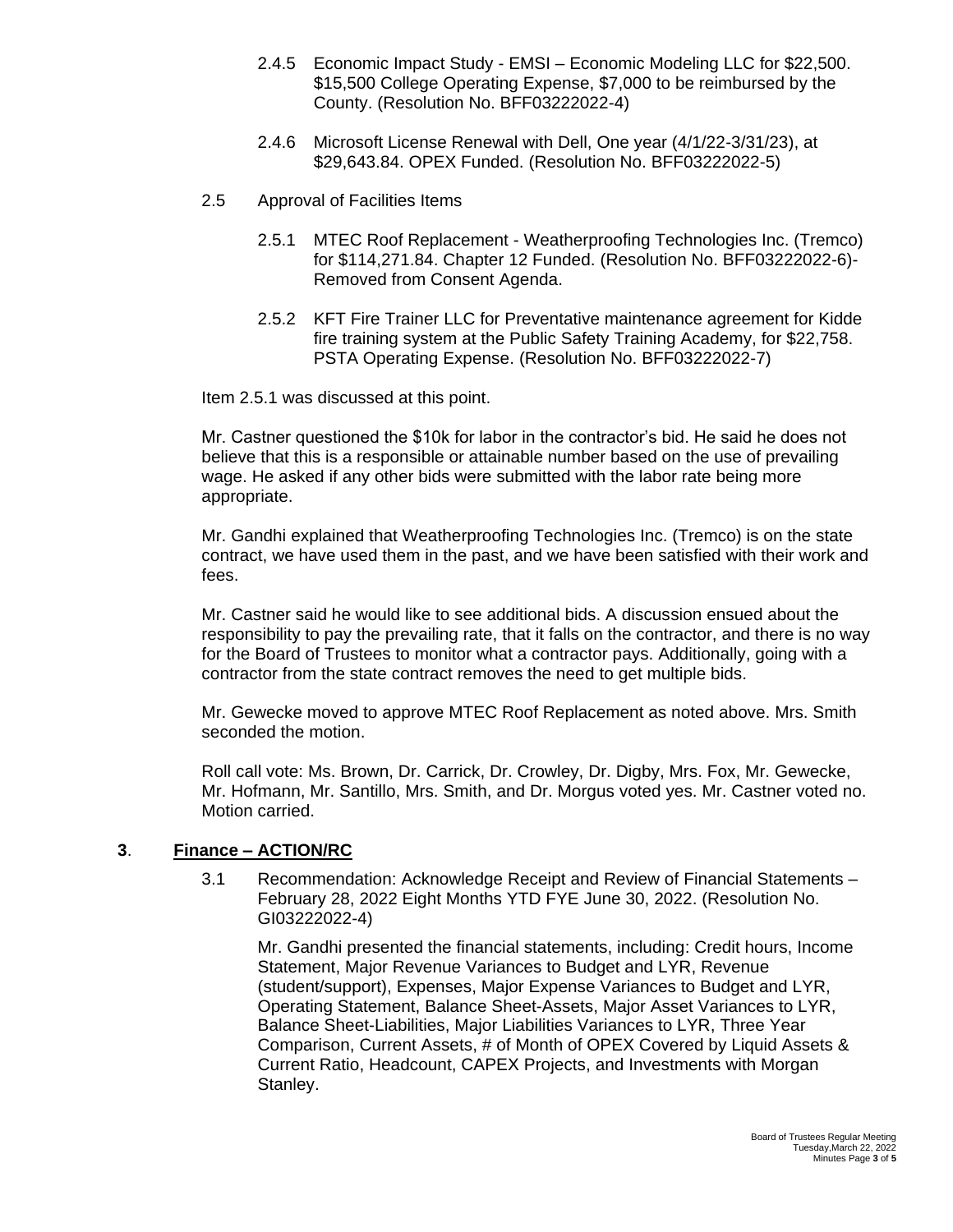Ms. Brown moved to acknowledge receipt and review of financial statements, as noted above. Dr. Crowley seconded the motion.

Roll call vote: Ms. Brown, Dr. Carrick, Mr. Castner, Dr. Crowley, Dr. Digby, Mrs. Fox, Mr. Gewecke, Mr. Hofmann, Mr. Santillo, Mrs. Smith, and Dr. Morgus voted yes. Motion carried unanimously.

- 3.2 Review/Discussion/Action Cares Act Employee Retention Credit (ERC).
	- 3.2.1 Recommendation Approval of Agreement with Wiss & Co., to assess and calculate the ERC Credit for 2020 and 2021, with a fixed fee not to exceed \$150,000. (Resolution No. BFF03222022-8)

Dr. Crowley moved to approve the agreement with Wiss & Co. as noted above. Mr. Santillo seconded the motion.

Roll call vote: Ms. Brown, Dr. Carrick, Mr. Castner, Dr. Crowley, Dr. Digby, Mrs. Fox, Mr. Gewecke, Mr. Hofmann, Mr. Santillo, Mrs. Smith, and Dr. Morgus voted yes. Motion carried unanimously.

### **4. Policy**

4.1 First Reading of Bylaws Amendment (Resolution No. AP03222022-2)

Dr. Morgus read the bylaws amendment aloud:

WHEREAS, Article III, Section 3.2(e) of the Bylaws of Sussex County Community College ("the College") gives the Board of Trustees of the College the right to appoint the College President; and

WHEREAS, N.J.S.A. 18A:64A-3 gives the Board of Trustees the right to enter into a contract with the President, setting forth his terms and conditions of employment; and

WHEREAS, Article III, Section 3.2(f) of the Bylaws gives the Board of Trustees of the College the right to appoint the teaching staff of the College; and

WHEREAS, Article III, Section 3.2(p) and (q) of the Bylaws give the Board of Trustees the authority to make such rules and exercise such powers as are necessary and proper for the administration of the College; and

WHEREAS, the Board of Trustees deems it to be in the best interest of the College, when so determined by the Board of Trustees on a case-by-case basis, to permit the College President to hold a concurrent faculty appointment, without requiring the recommendation of the President; and

WHEREAS, Article I, Section 1.3 of the Bylaws permits the Board of Trustees to amend the Bylaws by approval of an amendment at two meetings, with the second occurring not sooner than fourteen (14) days after the first; and

WHEREAS, the Board of Trustees wishes to amend Article III, Section 3.2 to allow the Trustees to appoint the President to a concurrent position on the faculty without requiring the recommendation of the President;

NOW, THEREFORE, BE IT RESOLVED that Article III, Section 3.2 is hereby amended to add to Section 3.2(e) the words "and to appoint the president to a concurrent position on the faculty, on a case-by-case basis, in the sole discretion of the Board of Trustees, upon the recommendation of the Chief Academic Officer. A president so appointed to concurrent faculty rank shall be considered a managerial executive, confidential employee, and supervisor, excluded from the faculty bargaining unit" and

BE IT FURTHER RESOLVED that this amendment shall take effect immediately following its second approval by the Board of Trustees.